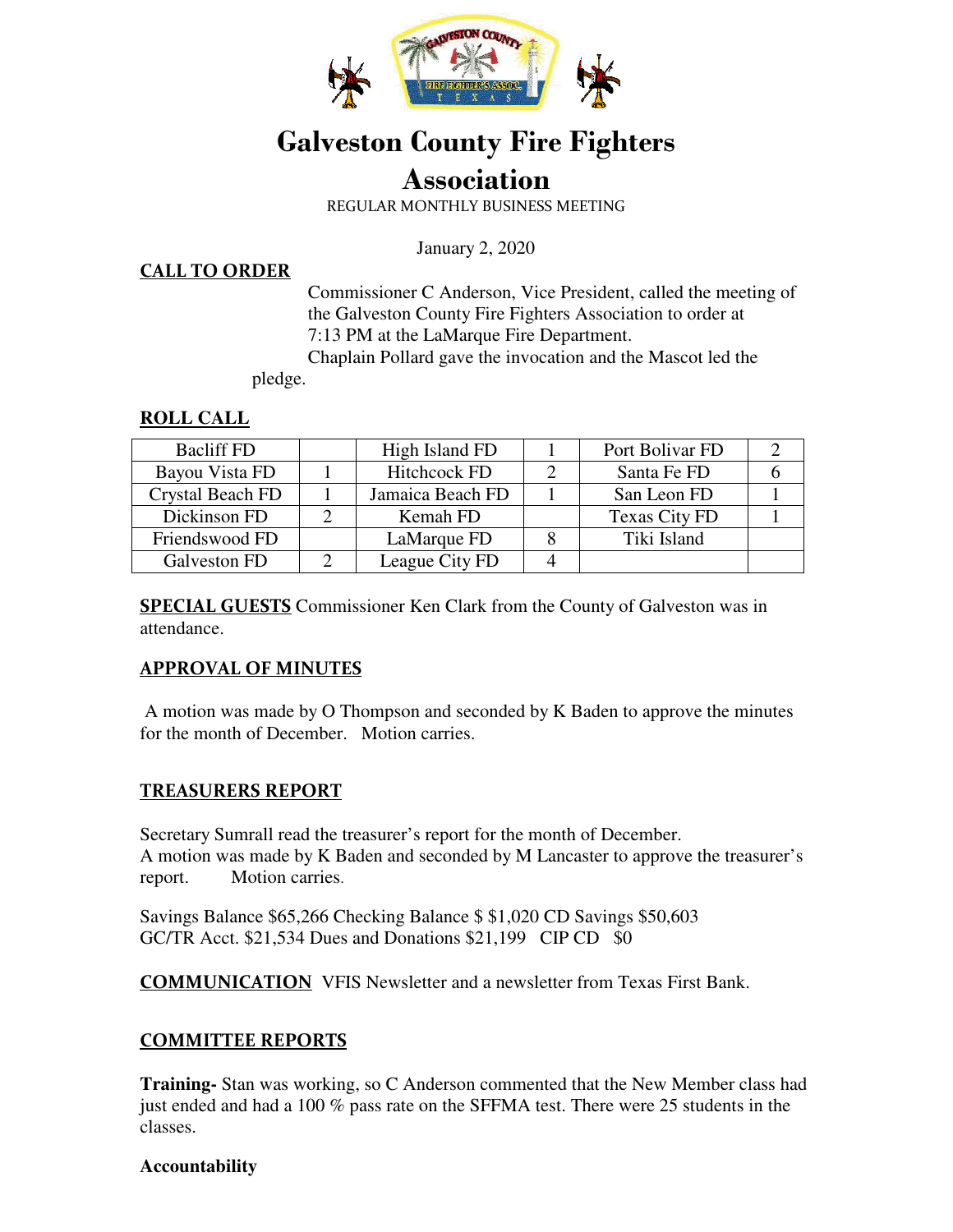#### **EMS**

**Website** Send stuff to Allison for publication on the website.

**Resource Book** 

**Dispatching** 

**Constitution and By-laws** The newly formed committee will be meeting this month.

**Mapping** 

**Audit** 

**Contract** 

**Galveston County OEM** The OEM will be delivering 1 pallet of water to each Department in the county.

#### **COLLECTION OF DUES**

**UNFINISHED BUSINESS** February  $15<sup>th</sup>$  is the Chiefs Retreat in Santa Fe at 8:00 am.

Exxon Mobile will have some free training at TEEX. The following web site will have information about it. **https://teex.org/Pages/about-us/article.aspx?id=1608**

#### **NEW BUSINESS**

Chad Chapman is now the new Fire Chief of Hitchcock and Danny Newberry is the Fire Chief of Crystal Beach.

**T Cones made a motion and T Anderson seconded** to have the GCFFA Appreciation Dinner on February 29<sup>th</sup> at Moody Gardens. Motion Passed.

Mardi Gras is February  $14<sup>th</sup> - 21<sup>st</sup>$ .

If you have not purchased your accountability tags, please do so and get the receipts turned in.